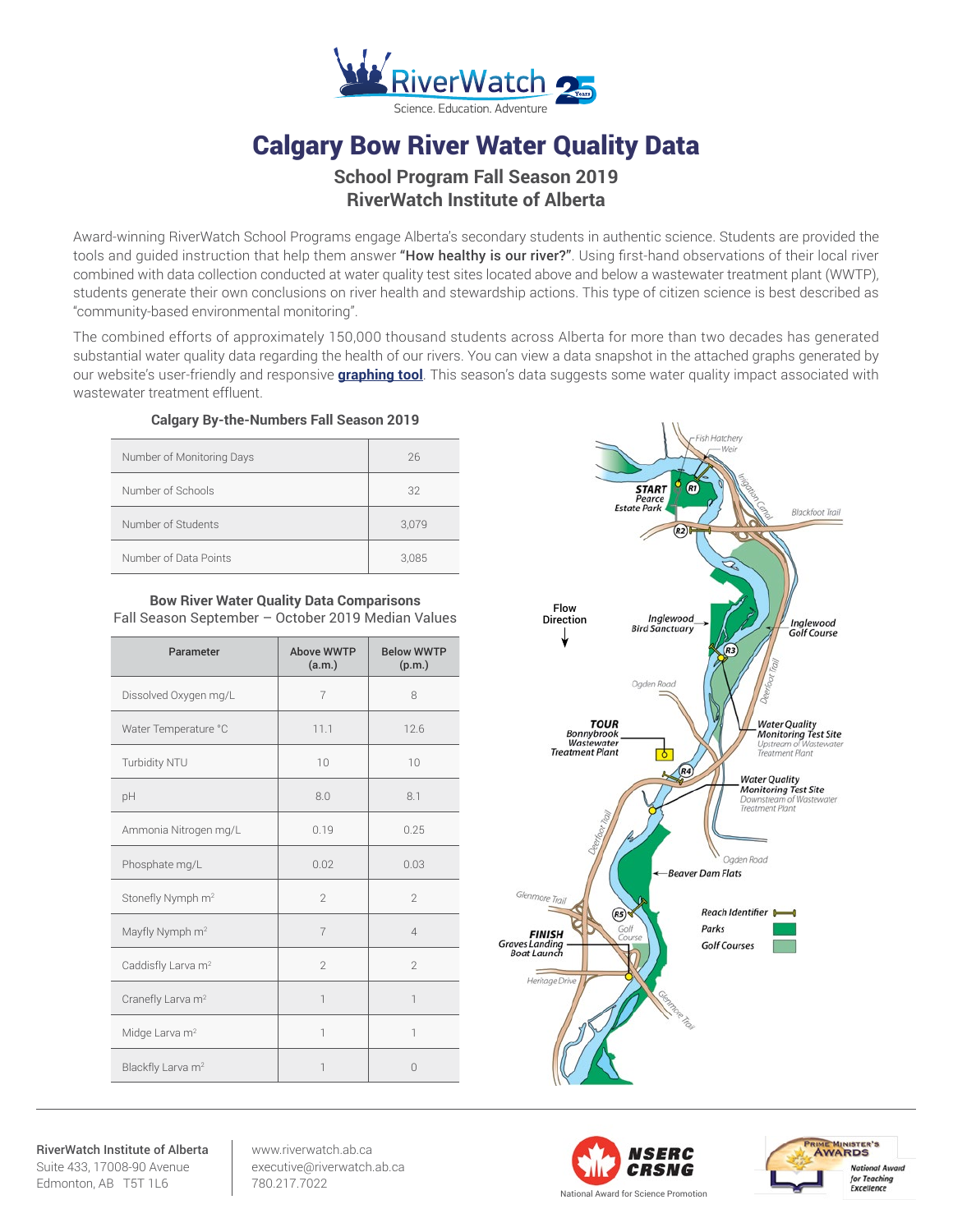



Dissolved oxygen concentrations are measured using Hach kits with a drop-by-drop titration to show a change in water color until totally clear. Dissolved oxygen is tested during daylight while macrophyte and algae photosynthesis is underway and generating oxygen. The first upstream test site is sampled in the morning; the second downstream test site is sampled in the early afternoon.



Water temperatures are measured using a digital thermometer placed in flowing, shallow water near shore. The first upstream test site is sampled in the morning; the second downstream test site is sampled in the early afternoon.



Turbidity is measured by slowly pouring water into a graduated cylinder marked with "Nephelometric Turbidity Units" or NTU's.

River pH is measured using Hach kits that compare a change in water color.





Ammonia nitrogen concentrations are measured by dipping Hach test strips into water and noting the color change.

Orthophosphate concentrations are measured with Hach kits that compare a change in water color.

**To review data with our online graphing tool, visit <www.riverwatch.ab.ca/science/data>**